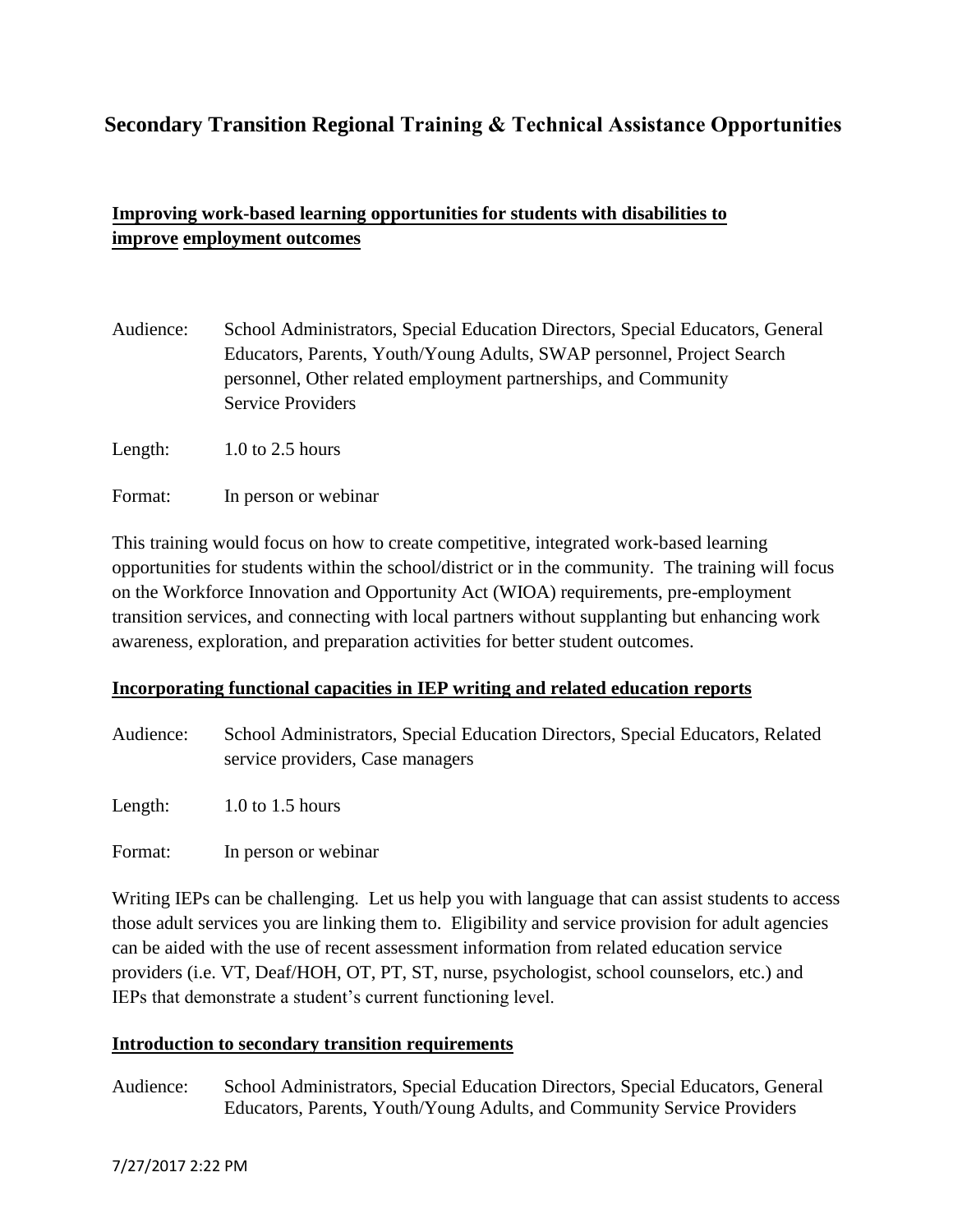| Length: | $2.5$ to 3.0 hours (minimum) |  |
|---------|------------------------------|--|
|         |                              |  |

Format: In person

The presenters will introduce the secondary transition IEP requirements for meeting Indicator 13 responsibilities. Participants will engage in interactive activities to become proficient in understanding the requirements using the National Technical Assistance Center on Transition (NTACT) compliance checklist to meet IDEA requirements.

This presentation is for those new to IEP teams that are involved in the transition planning process within the IEP and those choosing to refresh their understanding of the requirements.

## **Partnering to review Transition IEPs for Indicator 13 compliance**

| Audience: | School Administrators, Special Education Directors, Special Educators, Special<br><b>Service Providers</b> |
|-----------|------------------------------------------------------------------------------------------------------------|
| Length:   | Varies depending on number of files                                                                        |
| Format:   | In person or virtually                                                                                     |

Conduct side-by-side Secondary Transition IEP file reviews with CDE staff to build capacity of local teams in recognizing the elements of a compliant IEP.

## **Partnering with local agencies for successful transition to adulthood**

Audience: School Administrators, Special Education Directors, Special Educators, General Educators, Parents, Youth/Young Adults, and Community Service Providers Length: 2.5 to 3.0 hours (minimum)

Format: In person

Do you know what agencies can help young adults and high school students move forward into adult life after they finish high school? Are you wondering what, if any, resources or supports might be available to help during transition? Join representatives from several state agencies to learn how to partner in transition planning. Panel members will discuss their agencies' unique roles in supporting students and families during their school and adult lives. Participants will learn about eligibility requirements for each program, the type of services available, the agency's role in transition planning, and how the agencies work together to support the needs of young adults with disabilities as they move from high school to adult living. This presentation provides information from agency experts representing the Division of Developmental Disabilities, the Office of Behavioral Health, Division of Vocational Rehabilitation, Colorado Department of Labor and Employment, Exceptional Student Services Unit, Office of Postsecondary Workforce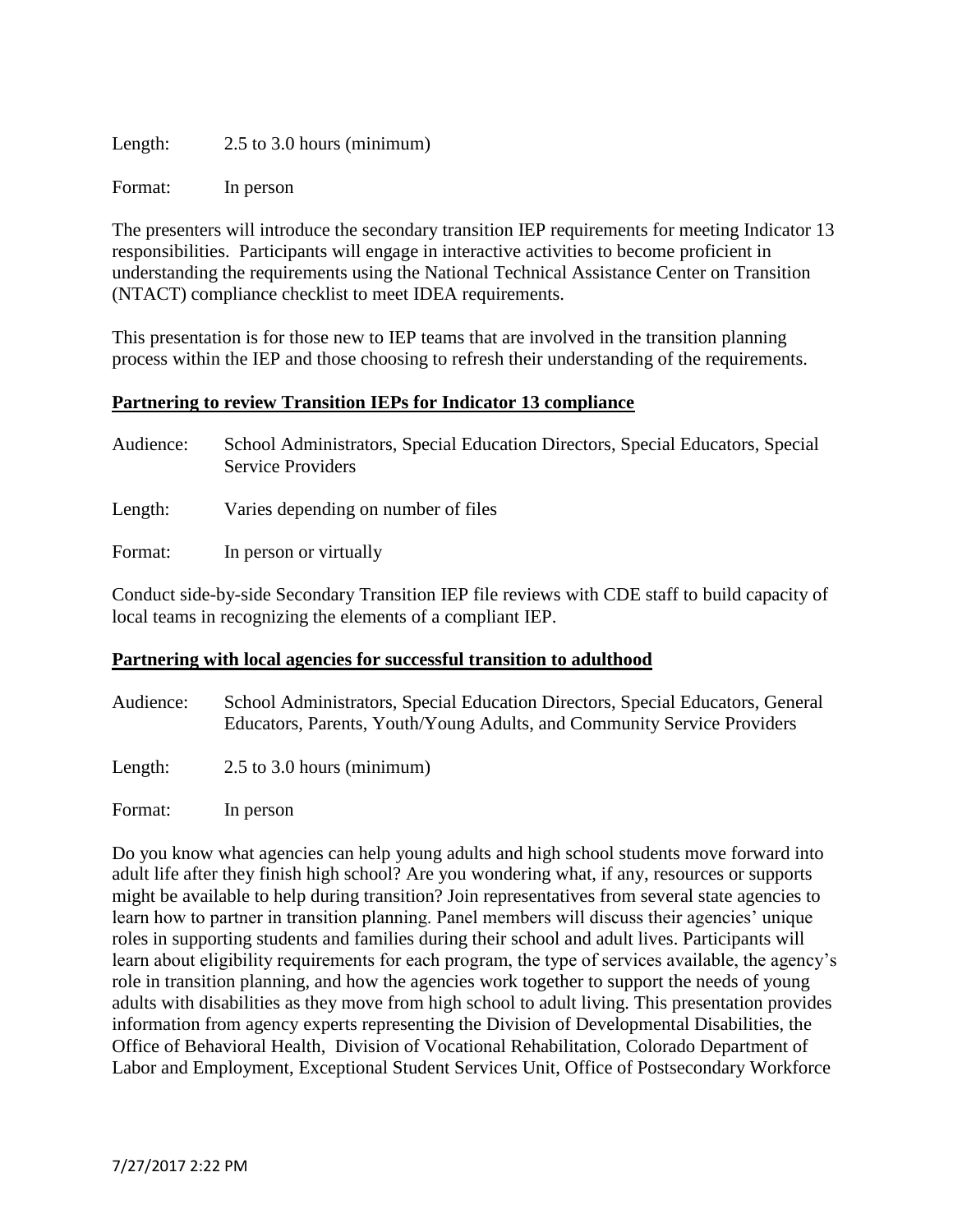Readiness, Colorado Community College System, and Office of Dropout Prevention & Student Re-engagement (as available and requested).

### **Quarterly check and connects (progress monitoring) for Transition Action Plans**

| Audience: | School Administrators, Special Education Directors, Special Educators, General<br>Educators, Parents, Youth/Young Adults, and Community Service Providers |
|-----------|-----------------------------------------------------------------------------------------------------------------------------------------------------------|
| Length:   | $2.5$ to 3.0 hours (minimum)                                                                                                                              |
| Format:   | Webinar                                                                                                                                                   |

This webinar will walk teams through the process of evaluating progress on meeting the goals set in their Transition Action Plans.

#### **Strategies to analyze post-school outcome data**

| Audience: | School Administrators, Special Education Directors, Special Educators, General<br>Educators, Guidance Counselors, Support Staff |
|-----------|---------------------------------------------------------------------------------------------------------------------------------|
| Length:   | 1.5 hours (minimum)                                                                                                             |
| Format:   | In person or virtually                                                                                                          |

What do the results of the PSO Survey tell us about students with disabilities who have been out of school for a year and their engagement in higher education, competitive employment, some other postsecondary education/training or employment? Do certain students do better, if so which ones? How do I access my school's PSO results? Do students from my school have results similar to students throughout Colorado? Participants will understand what state and local results indicate and how to use PSO Survey results as part of an ongoing data based decision-making process.

#### **Triangulating annual goals using academic and employment standards**

Audience: School Administrators, Special Education Directors, Special Educators

Length: 2.5 to 3.0 hours (minimum)

Format: In person

This interactive workshop will teach participants a proven method for writing compliant, legally defensible and most of all meaningful and linked annual IEP goals designed to promote movement toward the post-secondary goal.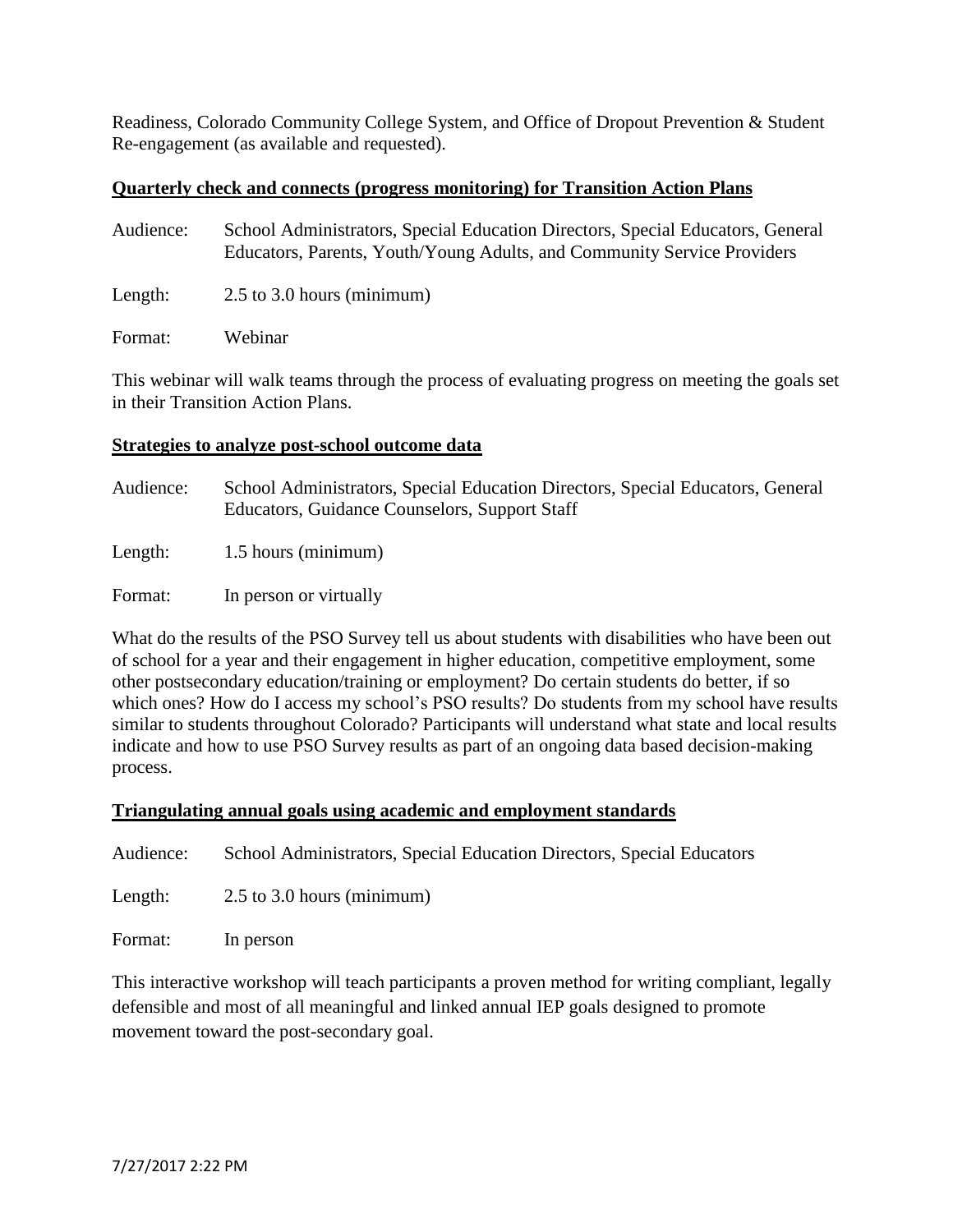# **Understanding WIOA and the impacts on all students with disabilities**

Audience: School Administrators, Special Education Directors, Special Educators, General Educators, Counselors, Special Service Providers

Length:  $1.0$  to 1.5 hours

Format: In person or webinar

The Workforce Innovation and Opportunity Act has great things in store for ALL students with disabilities. Come learn who meets the definition of a student with a disability (it's not just those on an IEP), about pre-employment transition services, when to refer to the Division of Vocational Rehabilitation (DVR) and how to partner with DVR for improved postsecondary outcomes.

## **Using graduation, dropout, and post-school outcome data to improve practices**

| Audience: | School Administrators, Special Education Directors, Special Educators, General<br>Educators, Parents, Youth/Young Adults, and Community Service Providers,<br>Local Business Leaders, Support Personnel (stakeholder team required) |
|-----------|-------------------------------------------------------------------------------------------------------------------------------------------------------------------------------------------------------------------------------------|
| Length:   | $4.0$ to $5.0$ hours (minimum)<br>Requires more than one meeting                                                                                                                                                                    |
| Format:   | In person                                                                                                                                                                                                                           |

During this training, participants will **examine** graduation, dropout, and post-school outcome data, **assess** progress toward meeting targets in each area, **select** predictors of post-school success, and **develop** an action plan designed to improve in-school secondary transition programs for students with disabilities. This training requires follow up meetings to discuss progress towards meeting goals identified in the action plan.

#### **Using a self-assessment tool for secondary transition program evaluation**

Audience: School Administrators, Special Education Directors, Special Educators, General Educators, Special Service Providers, Parents, and Community Service Providers (stakeholder team required)

Length: 2.5 to 3.0 hours (minimum)

Format: In person

Teams will be guided through completing the following tools to evaluate their local transition programs: the Predictor Implementation Self-Assessment Tool from the National Technical Assistance Center on Transition or the Quality Indicators of Exemplary Transition Programs Needs Assessment Instrument (QI-2) from the Transition Coalition. Following completion of the